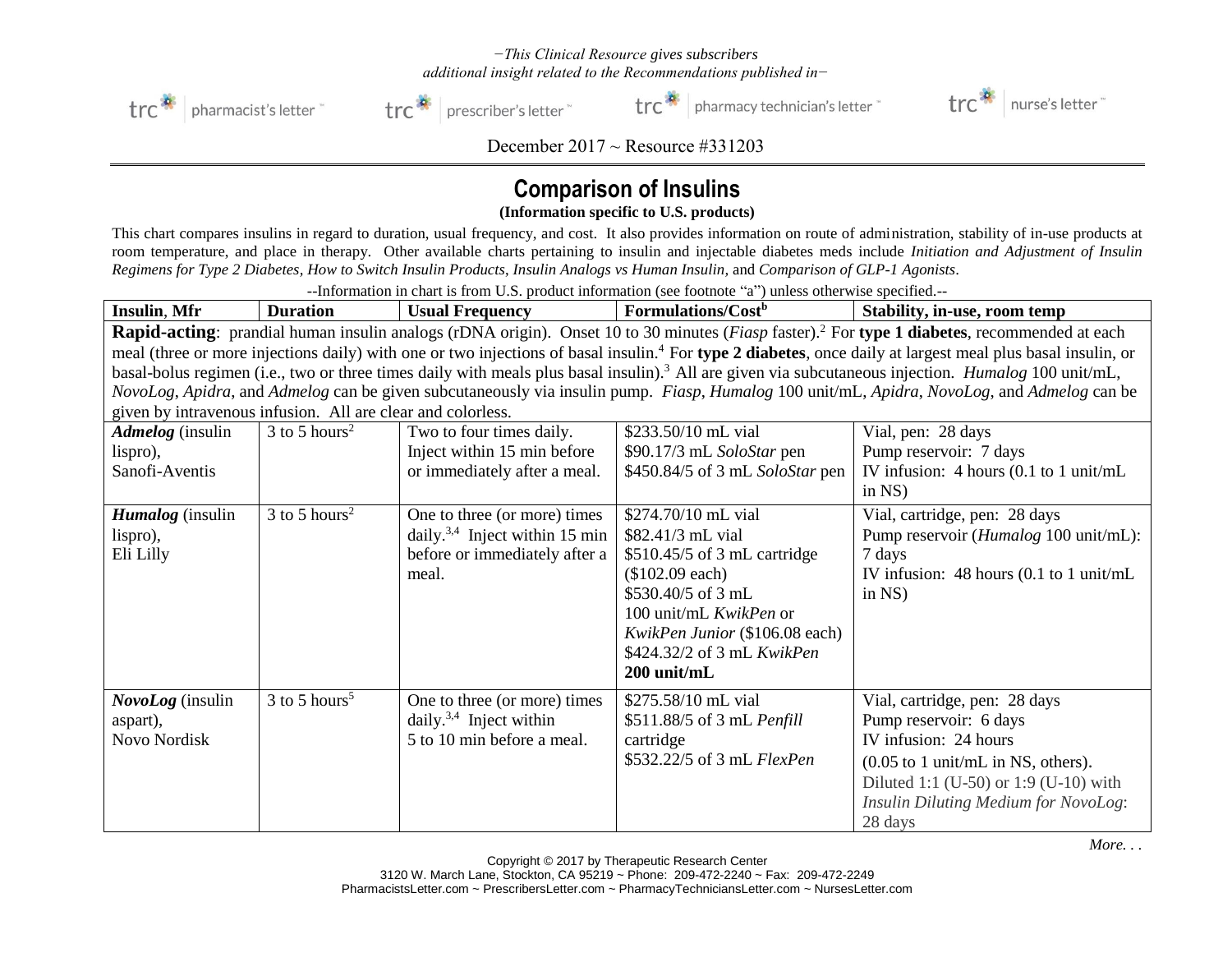| <b>Insulin, Mfr</b>                                                                                                                                                                                                                                                                                                                                                                                                                                                                                                                                                                                                                                                                                                                                                                                                                                                                    | <b>Duration</b>             | <b>Usual Frequency</b>                                                                                                                           | Formulations/Cost <sup>b</sup>                                            | Stability, in-use, room temp                                                                                            |  |
|----------------------------------------------------------------------------------------------------------------------------------------------------------------------------------------------------------------------------------------------------------------------------------------------------------------------------------------------------------------------------------------------------------------------------------------------------------------------------------------------------------------------------------------------------------------------------------------------------------------------------------------------------------------------------------------------------------------------------------------------------------------------------------------------------------------------------------------------------------------------------------------|-----------------------------|--------------------------------------------------------------------------------------------------------------------------------------------------|---------------------------------------------------------------------------|-------------------------------------------------------------------------------------------------------------------------|--|
| Rapid-acting, continued                                                                                                                                                                                                                                                                                                                                                                                                                                                                                                                                                                                                                                                                                                                                                                                                                                                                |                             |                                                                                                                                                  |                                                                           |                                                                                                                         |  |
| Apidra (insulin<br>glulisine),<br>Sanofi-Aventis                                                                                                                                                                                                                                                                                                                                                                                                                                                                                                                                                                                                                                                                                                                                                                                                                                       | 5.3 hours<br>$(average)^2$  | One to three (or more) times<br>daily. <sup>3,4</sup> Inject within 15 min<br>before a meal, or within<br>20 min after the start of the<br>meal. | \$255.11/10 mL vial<br>\$492.83/5 of 3 mL SoloStar pen                    | Vial, pen: 28 days<br>Pump reservoir: 48 hours<br>IV infusion: 48 hours<br>$(0.05 \text{ to } 1 \text{ unit/mL in NS})$ |  |
| Fiasp (insulin<br>aspart),<br><b>Novo Nordisk</b><br>Formulated with<br>niacinamide for<br>faster absorption. <sup>7</sup>                                                                                                                                                                                                                                                                                                                                                                                                                                                                                                                                                                                                                                                                                                                                                             | $3$ to 5 hours <sup>2</sup> | One to three (or more) times<br>daily. <sup>3,4</sup> Inject at the start of<br>the meal, or within 20 min<br>after the start of the meal.       | \$275.58/10 mL vial<br>\$532.22/5 of 3 mL FlexTouch<br>pen                | Vial, pen: 28 days<br>IV infusion: 24 hours<br>$(0.5$ to 1 unit/mL in NS or D5W)                                        |  |
| Short-acting (regular): regular human insulin of rDNA origin. Available OTC (100 unit/mL only). Onset about 30 minutes (<15 min for the<br>500 unit/mL concentration). Longer time to onset and longer duration than rapid-acting analogues. Regardless, lag time between regular insulin<br>administration and meals may not be necessary for all patients with type 2 diabetes. <sup>1</sup> For type 1 diabetes, non-preferred alternative to rapid-acting<br>insulin at each meal (three or more injections daily) with one or two injections of basal insulin. <sup>4</sup> For type 2 diabetes, once daily at largest meal plus<br>basal insulin, or basal-bolus regimen (i.e., two or three times daily with meals plus basal insulin). <sup>3</sup> Can be given via subcutaneous injection, or<br>intravenous infusion (100 unit/mL concentration only). Clear and colorless. |                             |                                                                                                                                                  |                                                                           |                                                                                                                         |  |
| $H$ umulin $R$<br>100 units/mL,<br>Eli Lilly                                                                                                                                                                                                                                                                                                                                                                                                                                                                                                                                                                                                                                                                                                                                                                                                                                           | About 4 to 12<br>hours      | One to three (or more) times<br>daily. <sup>3,4</sup> Inject about 30 min<br>before the meal.                                                    | \$148.70/10 mL vial<br>\$44.61/3 mL vial                                  | Vial: 31 days<br>IV infusion: 48 hours<br>$(0.1$ to 1 unit/mL in NS)                                                    |  |
| <b>Humulin R</b><br>500 units/mL,<br>Eli Lilly                                                                                                                                                                                                                                                                                                                                                                                                                                                                                                                                                                                                                                                                                                                                                                                                                                         | Mean 21 hours               | Two or three times daily<br>before a meal. Inject about<br>30 min before the meal.                                                               | \$1,487/20 mL vial<br>\$287.10/3 mL KwikPen<br>\$574.20/2 of 3 mL KwikPen | Vial: 40 days<br>Pen: 28 days                                                                                           |  |
| Novolin R.<br><b>Novo Nordisk</b>                                                                                                                                                                                                                                                                                                                                                                                                                                                                                                                                                                                                                                                                                                                                                                                                                                                      | 8 hours                     | One to three (or more) times<br>daily. <sup>3,4</sup> Inject about 30 min<br>before the meal.                                                    | \$137.70/10 mL vial                                                       | Vial: 42 days<br>IV infusion: 24 hours<br>$(0.05$ to 1 unit/mL in NS, D5W, D10<br>with KCl 40 mEq/L)                    |  |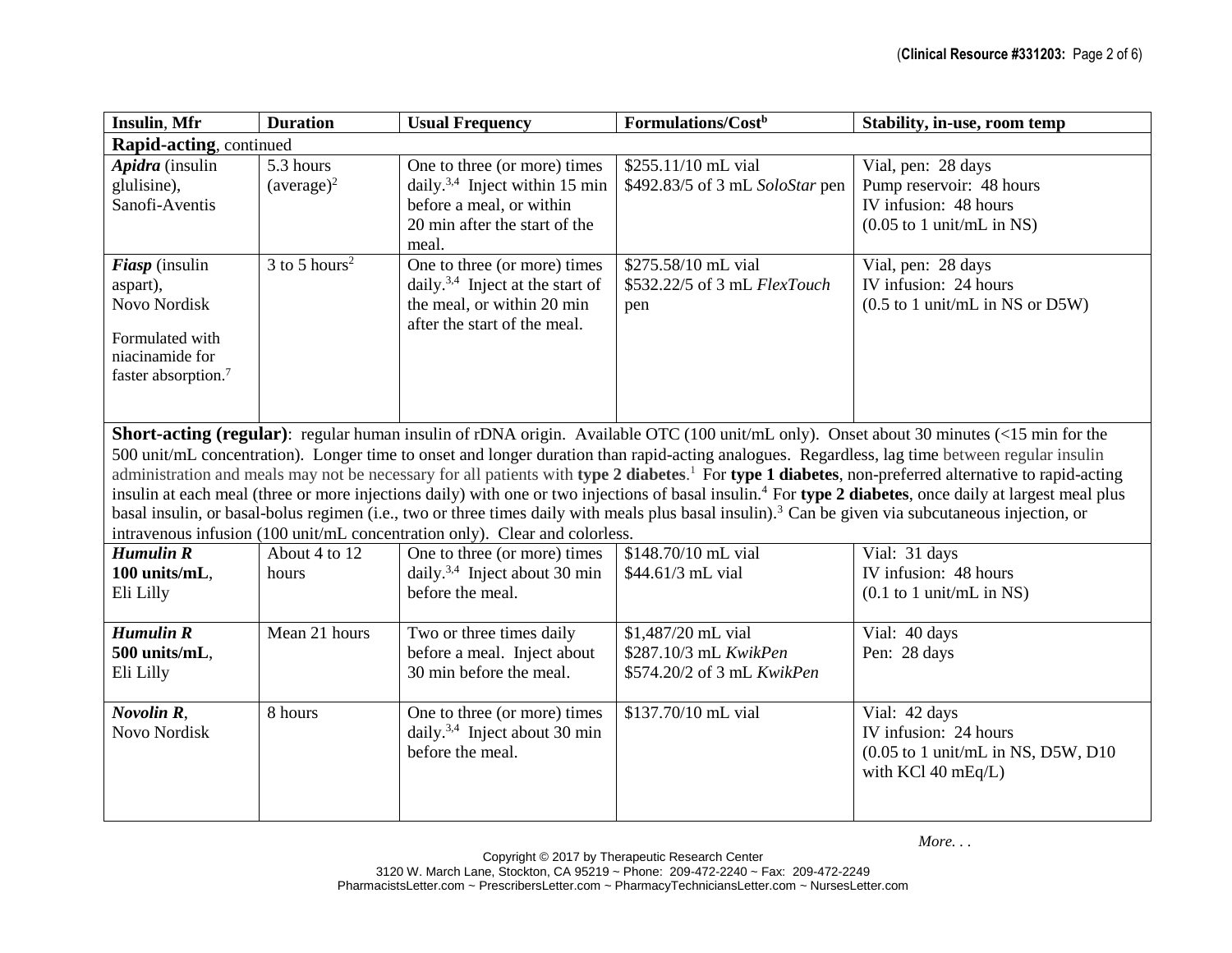| Insulin, Mfr                                                                                                                                                                   | <b>Duration</b>             | <b>Usual Frequency</b>                                                                                            | Formulations/Cost <sup>b</sup>  | Stability, in-use, room temp                                                                                                                                       |
|--------------------------------------------------------------------------------------------------------------------------------------------------------------------------------|-----------------------------|-------------------------------------------------------------------------------------------------------------------|---------------------------------|--------------------------------------------------------------------------------------------------------------------------------------------------------------------|
| Intermediate-acting (NPH): human insulin (rDNA origin) isophane suspension. Available OTC. For type 1 diabetes, may be used as the basal                                       |                             |                                                                                                                   |                                 |                                                                                                                                                                    |
| component of basal-prandial regimens (analogs preferred). <sup>4</sup> An initial insulin option in type 2 diabetes, often as an add-on to oral agents. <sup>3</sup> As type 2 |                             |                                                                                                                   |                                 |                                                                                                                                                                    |
| diabetes progresses, may be used with mealtime rapid- or short-acting insulin with the largest meal. <sup>3</sup> Onset 90 min. <sup>2</sup> Administered via subcutaneous     |                             |                                                                                                                   |                                 |                                                                                                                                                                    |
| injection. Appears cloudy.                                                                                                                                                     |                             |                                                                                                                   |                                 |                                                                                                                                                                    |
| Novolin <sub>N,</sub>                                                                                                                                                          | Up to 24 hours <sup>2</sup> | Once or twice daily. <sup>6</sup>                                                                                 | \$137.70/10 ml vial             | Vial: 42 days                                                                                                                                                      |
| Novo Nordisk                                                                                                                                                                   |                             |                                                                                                                   |                                 |                                                                                                                                                                    |
| Humulin $N$ ,                                                                                                                                                                  | Up to 24 hours <sup>2</sup> | Once or twice daily. <sup>6</sup>                                                                                 | \$148.70/10 mL vial             | Vial: 31 days                                                                                                                                                      |
| Eli Lilly                                                                                                                                                                      |                             |                                                                                                                   | \$44.61/3 mL vial               | Pen: 14 days                                                                                                                                                       |
|                                                                                                                                                                                |                             |                                                                                                                   | \$471.30/5 of 3 mL KwikPen      |                                                                                                                                                                    |
|                                                                                                                                                                                |                             |                                                                                                                   |                                 | Long-acting: human insulin analogue (rDNA origin). For type 1 diabetes, preferred as the basal component of basal-prandial regimens. <sup>4</sup> An initial       |
|                                                                                                                                                                                |                             |                                                                                                                   |                                 | insulin option in type 2 diabetes, often as an add-on to oral agents. <sup>3</sup> As type 2 diabetes progresses, may be used with mealtime rapid- or short-acting |
|                                                                                                                                                                                |                             | insulin with the largest meal. <sup>3</sup> Administered via subcutaneous injection. Appears clear and colorless. |                                 |                                                                                                                                                                    |
| <b>Basaglar</b> (insulin                                                                                                                                                       | About 24 hours              | Once daily at the same time                                                                                       | \$316.85/5 of 3 mL KwikPen      | Pen: 28 days                                                                                                                                                       |
| glargine),                                                                                                                                                                     |                             | each day.                                                                                                         | \$63.37/3 mL KwikPen            |                                                                                                                                                                    |
| Eli Lilly                                                                                                                                                                      |                             |                                                                                                                   |                                 |                                                                                                                                                                    |
|                                                                                                                                                                                |                             |                                                                                                                   |                                 |                                                                                                                                                                    |
| Lantus (insulin                                                                                                                                                                | Median 24 hours             | Once daily at the same time                                                                                       | \$255.97/10 mL vial             | Vial, pen: 28 days                                                                                                                                                 |
| glargine),                                                                                                                                                                     | (range $10.8$ to            | each day.                                                                                                         | \$383.94/5 of 3 mL SoloStar pen |                                                                                                                                                                    |
| Sanofi-Aventis                                                                                                                                                                 | $>24$ hours;                |                                                                                                                   | \$76.79/3 mL SoloStar pen       |                                                                                                                                                                    |
|                                                                                                                                                                                | sampling period             |                                                                                                                   |                                 |                                                                                                                                                                    |
|                                                                                                                                                                                | 24 hours)                   |                                                                                                                   |                                 |                                                                                                                                                                    |
|                                                                                                                                                                                |                             |                                                                                                                   |                                 |                                                                                                                                                                    |
| Levemir (insulin                                                                                                                                                               | 7.6 to 24 hours             | Twice daily, or once-daily                                                                                        | \$269/10 mL vial                | Vial, pen: 42 days                                                                                                                                                 |
| detemir),                                                                                                                                                                      | (sampling period            | with the evening meal or at                                                                                       | \$403.50/5 of 3 FlexTouch pen   |                                                                                                                                                                    |
| <b>Novo Nordisk</b>                                                                                                                                                            | 24 hours)(dose-             | bedtime.                                                                                                          |                                 |                                                                                                                                                                    |
|                                                                                                                                                                                | dependent; binds            |                                                                                                                   |                                 |                                                                                                                                                                    |
|                                                                                                                                                                                | to albumin)                 |                                                                                                                   |                                 |                                                                                                                                                                    |
|                                                                                                                                                                                | $>24$ hours <sup>8</sup>    | Once daily at the same time                                                                                       | \$124.11/1.5 mL SoloStar pen    |                                                                                                                                                                    |
| Toujeo (insulin<br>glargine),                                                                                                                                                  |                             | each day. First injection                                                                                         | \$372.34/3 of 1.5 mL SoloStar   | Pen: 56 days                                                                                                                                                       |
| Sanofi-Aventis                                                                                                                                                                 |                             | may provide insufficient                                                                                          | \$620.57/5 of 1.5 mL SoloStar   |                                                                                                                                                                    |
|                                                                                                                                                                                |                             | coverage; may take at least 5                                                                                     | \$248.23/3 mL Max SoloStar pen  |                                                                                                                                                                    |
| $(300 \text{ units/mL})$                                                                                                                                                       |                             | days to see maximum effect.                                                                                       | \$496.46/2 of 3 mL Max SoloStar |                                                                                                                                                                    |
|                                                                                                                                                                                |                             |                                                                                                                   | pens                            |                                                                                                                                                                    |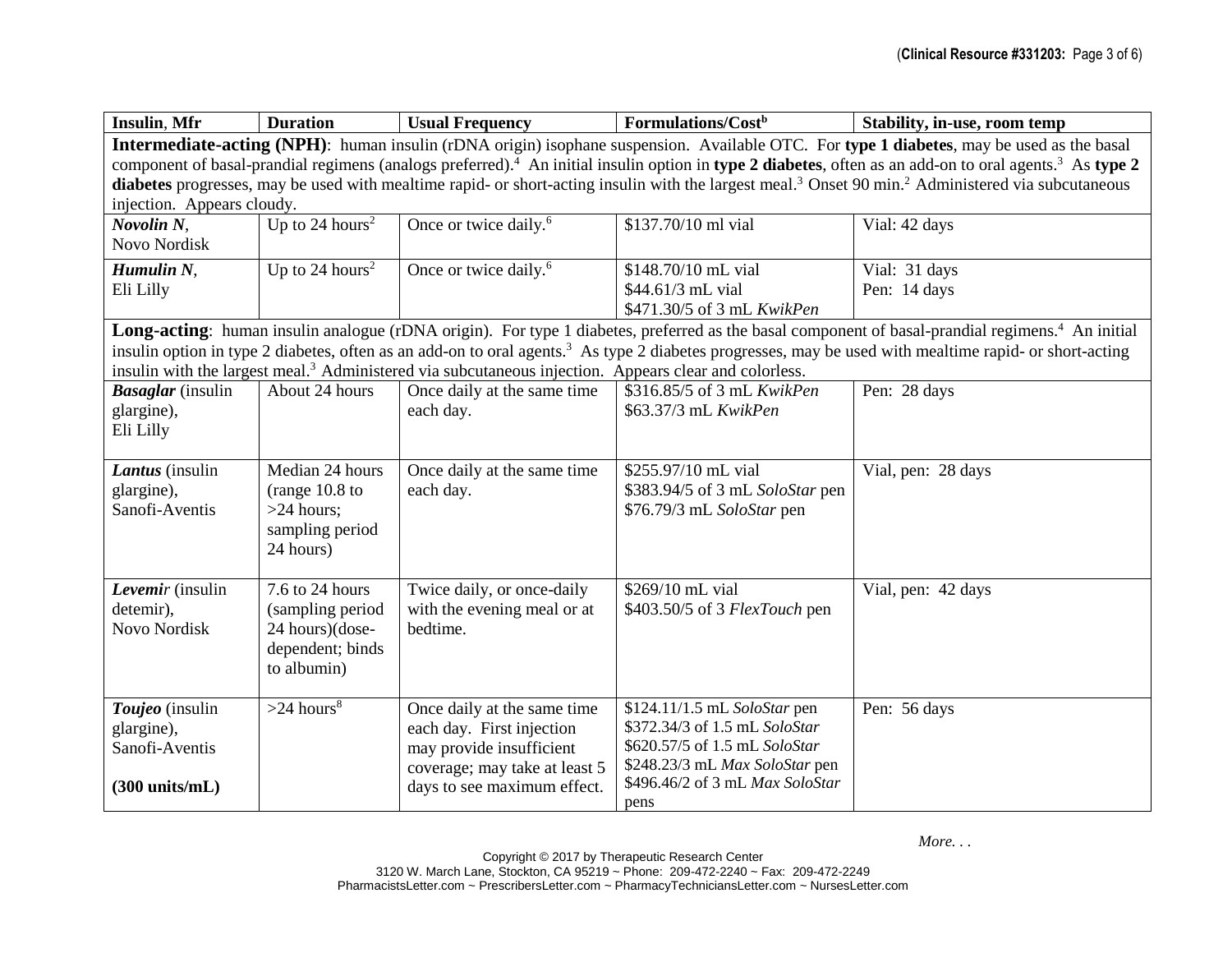| <b>Insulin, Mfr</b>                                                                                                                    | <b>Duration</b>                                                                                                                                          | <b>Usual Frequency</b>                                                                                        | Formulations/Cost <sup>b</sup>                                                                                                       | Stability, in-use, room temp                                                                                                                                                      |
|----------------------------------------------------------------------------------------------------------------------------------------|----------------------------------------------------------------------------------------------------------------------------------------------------------|---------------------------------------------------------------------------------------------------------------|--------------------------------------------------------------------------------------------------------------------------------------|-----------------------------------------------------------------------------------------------------------------------------------------------------------------------------------|
| Ultra Long-acting: human insulin analogue (rDNA origin). Administered via subcutaneous injection. Consider for patients with severe or |                                                                                                                                                          |                                                                                                               |                                                                                                                                      |                                                                                                                                                                                   |
|                                                                                                                                        | nocturnal hypoglycemia on another basal analogue, or with hypoglycemia risk factors, <sup>9-11</sup> or adherence problems. Appears clear and colorless. |                                                                                                               |                                                                                                                                      |                                                                                                                                                                                   |
| Tresiba (insulin                                                                                                                       | At least 42 hours                                                                                                                                        | Once daily at any time of                                                                                     | \$461.60/5 of 3 mL                                                                                                                   | Pen: 56 days                                                                                                                                                                      |
| degludec),                                                                                                                             |                                                                                                                                                          | day.                                                                                                          | 100 units/mL FlexTouch pen                                                                                                           |                                                                                                                                                                                   |
| <b>Novo Nordisk</b>                                                                                                                    |                                                                                                                                                          |                                                                                                               | \$553.92/3 of 3 mL                                                                                                                   |                                                                                                                                                                                   |
|                                                                                                                                        |                                                                                                                                                          |                                                                                                               | 200 unit/mL FlexTouch pen                                                                                                            |                                                                                                                                                                                   |
|                                                                                                                                        |                                                                                                                                                          |                                                                                                               |                                                                                                                                      | Insulin Mixes: human insulin analogue (rDNA origin) solution and protamine-crystallized human insulin analogue suspension (NovoLog Mix                                            |
|                                                                                                                                        |                                                                                                                                                          |                                                                                                               | 70/30, Humalog Mix 75/25, Humalog Mix 50/50). Others are human insulin (rDNA origin) solution and human insulin isophane suspension. |                                                                                                                                                                                   |
|                                                                                                                                        |                                                                                                                                                          |                                                                                                               |                                                                                                                                      | Humulin 70/30 and Novolin 70/30 available OTC. Generally not appropriate for type 1 diabetes due to lack of dose flexibiltiy. <sup>6</sup> Consider for elderly                   |
|                                                                                                                                        |                                                                                                                                                          |                                                                                                               |                                                                                                                                      | patients with type 2 diabetes due to ease of use. <sup>6</sup> Typically started after failure of basal insulin plus non-insulin. <sup>3</sup> Given before breakfast and supper, |
|                                                                                                                                        |                                                                                                                                                          | or before breakfast, lunch, and supper. <sup>3</sup> Administered via subcutaneous injection. Appears cloudy. |                                                                                                                                      |                                                                                                                                                                                   |
|                                                                                                                                        |                                                                                                                                                          |                                                                                                               |                                                                                                                                      |                                                                                                                                                                                   |
| NovoLog Mix 70/30                                                                                                                      | Up to 24 hours                                                                                                                                           | Typically given pre-                                                                                          | \$285.83/10 mL vial                                                                                                                  | Vial: 28 days                                                                                                                                                                     |
| (70% insulin aspart                                                                                                                    |                                                                                                                                                          | breakfast and pre-supper, or                                                                                  | \$532.22/5 of 3 mL Flexpen                                                                                                           | Pen: 14 days                                                                                                                                                                      |
| protamine                                                                                                                              |                                                                                                                                                          | pre-breakfast, lunch, and                                                                                     |                                                                                                                                      |                                                                                                                                                                                   |
| suspension/30%                                                                                                                         |                                                                                                                                                          | supper. $3$ Give within 15                                                                                    |                                                                                                                                      |                                                                                                                                                                                   |
| insulin aspart                                                                                                                         |                                                                                                                                                          | minutes before the meal, or                                                                                   |                                                                                                                                      |                                                                                                                                                                                   |
| solution),                                                                                                                             |                                                                                                                                                          | after starting to eat.                                                                                        |                                                                                                                                      |                                                                                                                                                                                   |
| Novo Nordisk                                                                                                                           |                                                                                                                                                          |                                                                                                               |                                                                                                                                      |                                                                                                                                                                                   |
| <b>Humalog Mix 75/25</b>                                                                                                               | See Humulin                                                                                                                                              | Typically given pre-                                                                                          | \$284.70/10 mL vial                                                                                                                  | Vial: 28 days                                                                                                                                                                     |
| (75% insulin lispro                                                                                                                    | 70/30                                                                                                                                                    | breakfast and pre-supper, or                                                                                  |                                                                                                                                      |                                                                                                                                                                                   |
| protamine                                                                                                                              |                                                                                                                                                          | pre-breakfast, lunch, and                                                                                     |                                                                                                                                      |                                                                                                                                                                                   |
| suspension/25%                                                                                                                         |                                                                                                                                                          | supper. $3$ Give within 15                                                                                    |                                                                                                                                      |                                                                                                                                                                                   |
| insulin lispro                                                                                                                         |                                                                                                                                                          | minutes before the meal.                                                                                      |                                                                                                                                      |                                                                                                                                                                                   |
| solution),                                                                                                                             |                                                                                                                                                          |                                                                                                               |                                                                                                                                      |                                                                                                                                                                                   |
| Eli Lilly                                                                                                                              |                                                                                                                                                          |                                                                                                               |                                                                                                                                      |                                                                                                                                                                                   |
|                                                                                                                                        |                                                                                                                                                          |                                                                                                               |                                                                                                                                      |                                                                                                                                                                                   |
| Humalog Mix 50/50                                                                                                                      | $>22$ hours                                                                                                                                              | Typically given pre-                                                                                          | \$284.70/10 mL vial                                                                                                                  | Vial: 28 days                                                                                                                                                                     |
| (50% insulin lispro                                                                                                                    |                                                                                                                                                          | breakfast and pre-supper, or                                                                                  |                                                                                                                                      |                                                                                                                                                                                   |
| protamine                                                                                                                              |                                                                                                                                                          | pre-breakfast, lunch, and                                                                                     |                                                                                                                                      |                                                                                                                                                                                   |
| suspension, 50%                                                                                                                        |                                                                                                                                                          | supper. <sup>3</sup> Give within 15                                                                           |                                                                                                                                      |                                                                                                                                                                                   |
| insulin lispro                                                                                                                         |                                                                                                                                                          | minutes before the meal.                                                                                      |                                                                                                                                      |                                                                                                                                                                                   |
| solution),                                                                                                                             |                                                                                                                                                          |                                                                                                               |                                                                                                                                      |                                                                                                                                                                                   |
| Eli Lilly                                                                                                                              |                                                                                                                                                          |                                                                                                               |                                                                                                                                      |                                                                                                                                                                                   |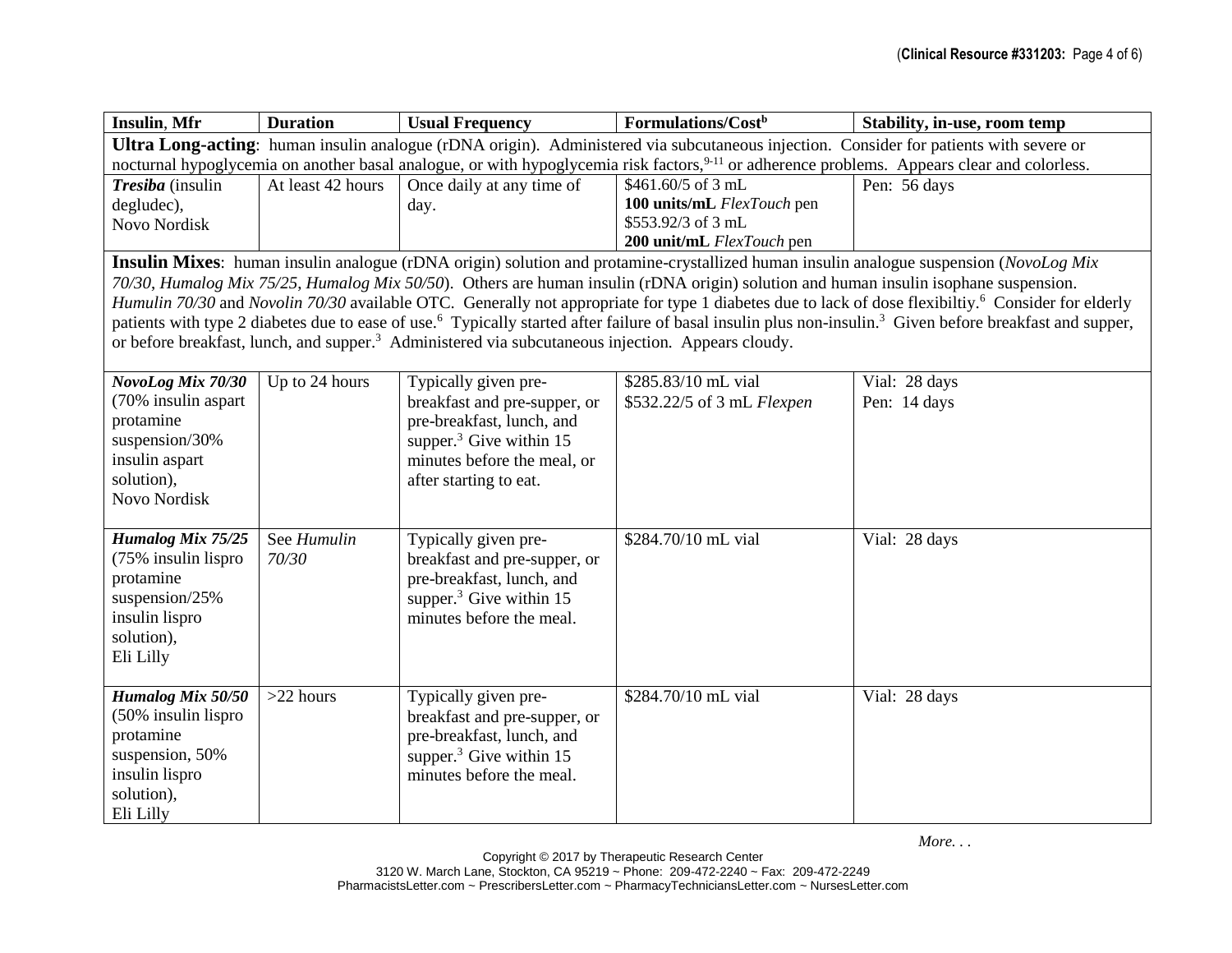| <b>Insulin, Mfr</b>                                                 | <b>Duration</b>                                    | <b>Usual Frequency</b>                                                                                                                                    | Formulations/Cost <sup>b</sup>                                                                 | Stability, in-use, room temp  |  |
|---------------------------------------------------------------------|----------------------------------------------------|-----------------------------------------------------------------------------------------------------------------------------------------------------------|------------------------------------------------------------------------------------------------|-------------------------------|--|
| <b>Insulin Mixes, continued</b>                                     |                                                    |                                                                                                                                                           |                                                                                                |                               |  |
| Humulin 70/30<br>(70% NPH/30%)<br>regular),<br>Eli Lilly            | Mean about 23<br>hours (range: 18)<br>to 24 hours) | Typically given pre-<br>breakfast and pre-supper, or<br>pre-breakfast, lunch, and<br>supper. <sup>3</sup> Give about 30 to<br>45 minutes before the meal. | \$148.70/10 mL vial<br>\$44.61/3 mL vial<br>\$471.30/5 of 3 mL KwikPen<br>\$94.26/3 mL KwikPen | Vial: 31 days<br>Pen: 10 days |  |
| Novolin 70/30<br>(70% NPH, 30%)<br>regular),<br><b>Novo Nordisk</b> | Up to 24 hours                                     | Typically given pre-<br>breakfast and pre-supper, or<br>pre-breakfast, lunch, and<br>supper. $3$ Give within 30 to<br>60 minutes before the meal. $2$     | \$137.70/10 mL vial                                                                            | Vial: 42 days                 |  |

a. **Product information used in creation of this chart**: *Humalog* (August 2017), *NovoLog* (March 2017), *Apidra* (February 2015), *Fiasp* (October 2017), *Humulin R* 100 units/mL (June 2015), *Humulin R* 500 units/mL (October 2016), *Novolin R* (January 2016), *Humulin N* (July 2017), *Basaglar* (July 2016), *Lantus* (April 2016), *Levemir* (February 2015), *Toujeo* (March 2019), *Tresiba* (December 2016), *NovoLog Mix 70/30* (May 2017), *Humalog Mix 75/25* (February 2015), *Humalog Mix 5050* (February 2015), *Humulin 70/30* (July 2017), *Novolin 70/30* (January 2016), *Admelog* (December 2017).

b. Wholesale acquisition cost. Medication pricing by Elsevier, accessed October 2017.

*Users of this resource are cautioned to use their own professional judgment and consult any other necessary or appropriate sources prior to making clinical judgments based on the content of this document. Our editors have researched the information with input from experts, government agencies, and national organizations. Information and internet links in this article were current as of the date of publication.*